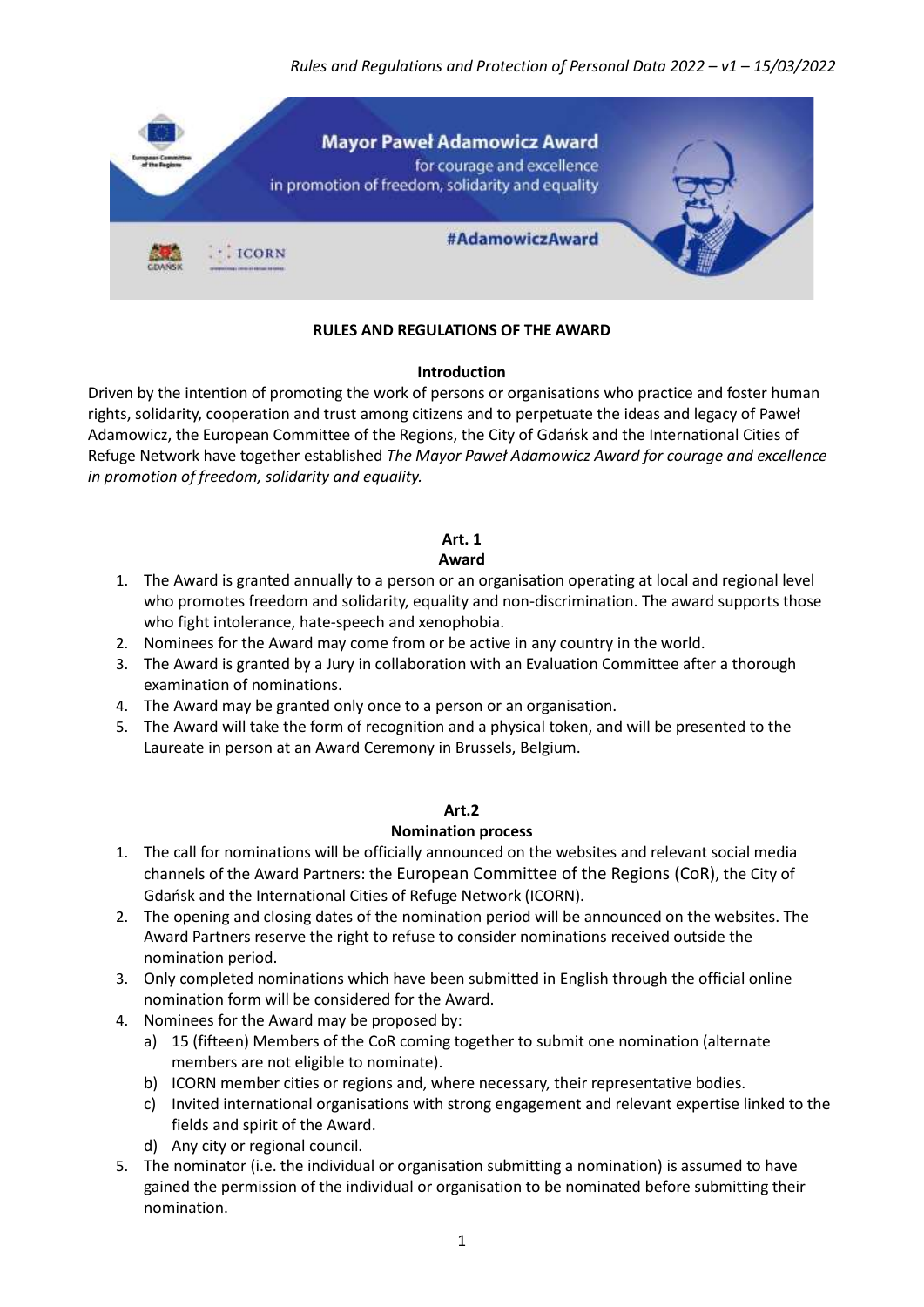## **Art.3**

#### **Selection process and criteria**

- 1. The Secretariat of the Award receives the nominations and checks their eligibility and fulfilment of the requirements described in these Rules and Regulations.
- 2. The Eligibility Criteria:
	- a) The nominee's actions promote freedom and solidarity, equality and non-discrimination and/or the fight against intolerance, hate-speech and xenophobia.
	- b) Nominees have a proven record of action of at least 3 (three) years in the relevant fields.
	- c) Nominated organisations have a legal status (eg. an incorporated body, governmental body, notfor-profit organisation, educational institution).
	- d) The nominator agrees with these Rules and Regulations of the Award.
	- e) The nomination and accompanying documents are submitted in English.
	- f) The nomination is received within the announced nomination period.
	- g) A nominee cannot be nominated by themselves.
	- h) A nominator cannot nominate an individual who is engaged by them in a paid or voluntary capacity, nor someone who is a member of the board or other supervisory body of the nominator.
	- i) A nominator cannot nominate an organisation which engages them in a paid or voluntary capacity, nor in which they serve as a member of the nominee's board or other supervisory body.
- 3. The Evaluation Committee assesses nominations according to the Award criteria and forwards a short-list of nominations to the Jury.
- 4. The Award criteria include:
	- a) The ambition and innovative nature of the nominee's activities.
	- b) The degree of working in partnership with other organisations.
	- c) The effectiveness and efficiency of using financial and other resources to achieve the desired outcomes.
	- d) The overall level of commitment of the nominee towards achieving the successful outcomes of the activities.
	- e) The nature and scale of the challenges faced by the nominee in carrying out the activities and how they overcame these.
	- f) The direct impact upon those targeted by the activities, taking into account the number of people directly influenced.
	- g) The impact upon the wider community, taking into account the size of the community and the potential sustainability and replicability of the activities.
- 5. The Jury of the Award receives a short-list of nominees from the Election Committee and decides upon an Award Laureate.

#### **Art.4**

#### **The Evaluation Committee**

- 1. The Evaluation Committee of the Award is composed of:
	- a) A representative of CoR (Chairperson)
	- b) A representative of ICORN
	- c) A representative of the City of Gdańsk
	- d) A representative of the Secretariat of the Award
	- e) Representatives of invited international institutions and organisations with strong engagement and relevant expertise linked to the fields and spirit of the Award.
- 2. The Evaluation Committee has the possibility to integrate new members on an ad hoc basis or continuously, depending on the expertise required.
- 3. The Evaluation Committee members are entitled to request additional information and verification about the nominees as needed.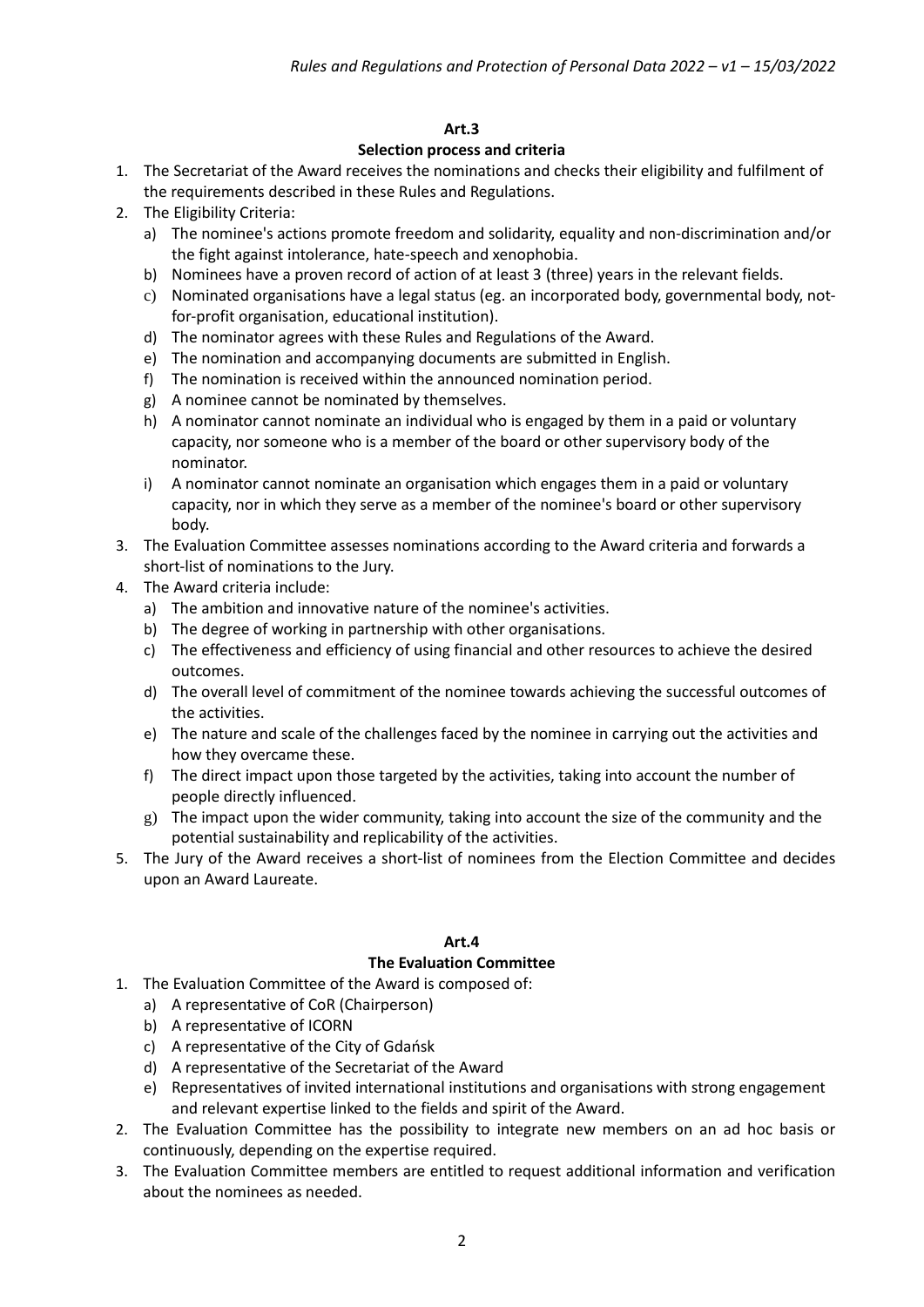4. The Evaluation Committee decides upon the short-list by consensus among the members. If a consensus cannot be achieved, the Chairperson may ask members to vote on proposed nominees. In the event of a tie, the Chairperson may cast an additional vote.

#### **Art.5 The Jury of the Award**

- 1. The Jury of the Award will consist of:
	- a) A representative of CoR
	- b) A representative of ICORN
	- c) A representative of the City of Gdańsk
	- d) Magdalena Adamowicz, MEP, wife of late Paweł Adamowicz
	- e) Invited international expert/intellectual or the previous laureate of the award.
- 2. The Jury chooses 1 (one) Laureate from the short-list of nominees.
- 3. The Jury has the right to decide about additional special recognition of another nominee from the short-list of nominees.
- 4. The Jury decides by consensus among the members. If a consensus cannot be achieved, the person chairing the meeting may ask members to vote for a winner. In the event of a tie, the person chairing the meeting may cast an additional vote.
- 5. The Jury in collaboration with the Secretariat informs the Laureate and announces the results.

## **Art.6**

## **Laureates of the Award**

- 1. The Laureate receives an honorary diploma and a physical token.
- 2. The Laureate is eligible to use the title of: *"Laureate of the Mayor Paweł Adamowicz Award for courage and excellence in the promotion of freedom, solidarity and equality [year]"* in their own information materials and on websites.
- 3. A profile of the Laureate and their achievements will be posted on the websites of the Award Partners.

## **Art.7**

## **Legal regulations**

- 1. The organisers of the Award are the European Committee of the Regions, the City of Gdańsk and the International Cities of Refuge Network, also known as the Award Partners.
- 2. A duty of confidentiality applies to all of the Award Partners and the Secretariat of the Award, as well as to the members of the Evaluation Committee and the Jury, whose members must keep the deliberations and proceedings of these bodies confidential.
- 3. The nominees and the representatives of the nominating organisations agree to their personal data being stored and processing by the Organisers and the Secretariat of the Award, according to the data use statement on the Award website.
- 4. The nominating bodies indemnify the Award Partners and the Secretariat of the Award from any claims of third parties that might occur due to the nomination of a person or organisation.
- 5. The submission of nomination forms means an acceptance of the conditions stipulated in these Rules and Regulations.

# **Art.8**

## **Other regulations**

1. The Secretariat of the Award may contact a nominating body and third parties linked to a nominee's activities for additional information and materials in relation to the nomination.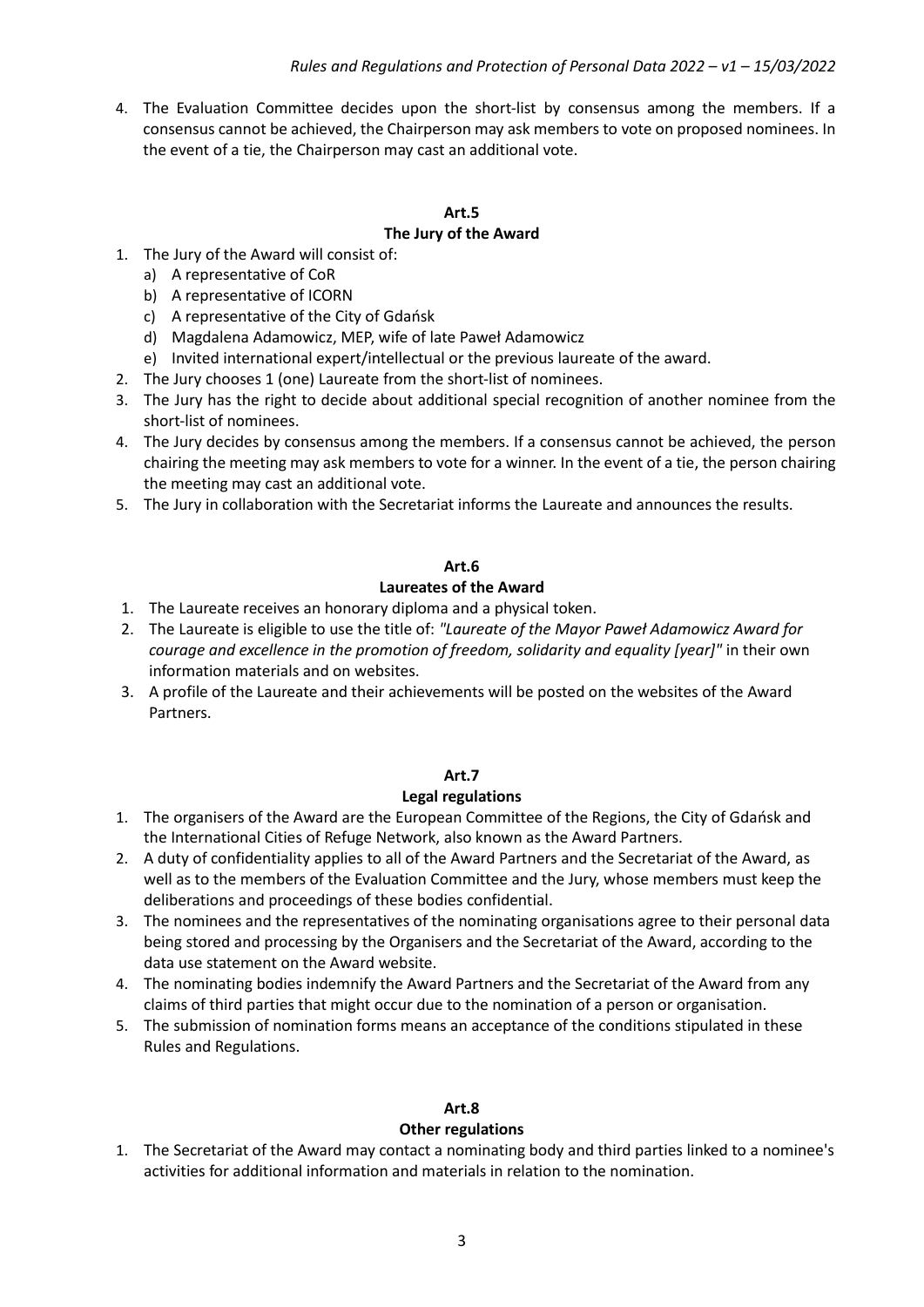- 2. The submitted nomination forms and any other documents become the property of the Award Partners and will not be returned.
- 3. Nominations not meeting the requirements of the Rules and Regulations will not be considered.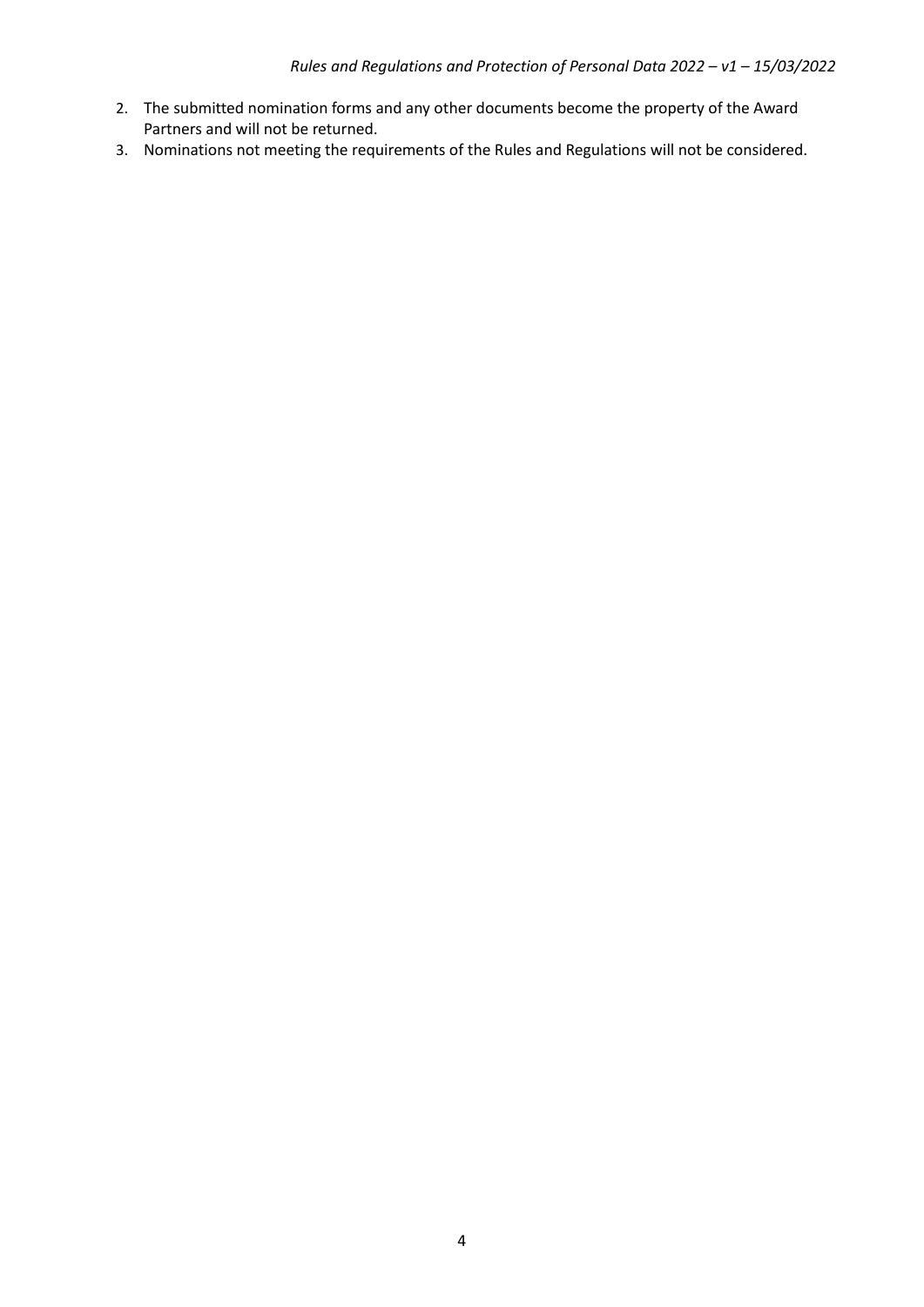*Rules and Regulations and Protection of Personal Data 2022 – v1 – 15/03/2022*



# **PROTECTION OF PERSONAL DATA**

#### **Introduction**

The European Committee of the Regions, the City of Gdańsk and the International Cities of Refuge Network (the Award Partners) have together developed and launched the **Mayor Paweł Adamowicz Award for courage and excellence in promotion of freedom, solidarity and equality**.

Together they will collect, store, process and share various types of personal data in order to administer the Award, organise its award ceremony and promote it widely.

The collection, storing, processing and sharing of data between the Award Partners is regulated and managed through a Joint Controllership Agreement between the three parties, and in accordance with *Regulation (EU) 2018/1725 of the European Parliament and of the Council, of 23 October 2018, on the protection of natural persons with regard to the processing of personal data by the Union institutions, bodies, offices and agencies and on the free movement of such data*.

#### **Nominations**

As part of the nomination process, the Award Partners will collect, store and process personal data about:

- The persons submitting nominations;
- The individual persons being nominated;
- The official representatives of the organisations being nominated.

This data will be used to enable the eligibility of nominations to be checked, for the nominations to be assessed and a Laureate to be chosen, and for promotional purposes.

The types of data to be collected includes:

- Name;
- Email address;
- Telephone numbers;
- Job title;
- **•** Employer details
- Address.

#### **Award Ceremony**

As part of the Award Ceremony, the Award Partners will collect, store and process information about invitees and attendees which includes:

• Name: